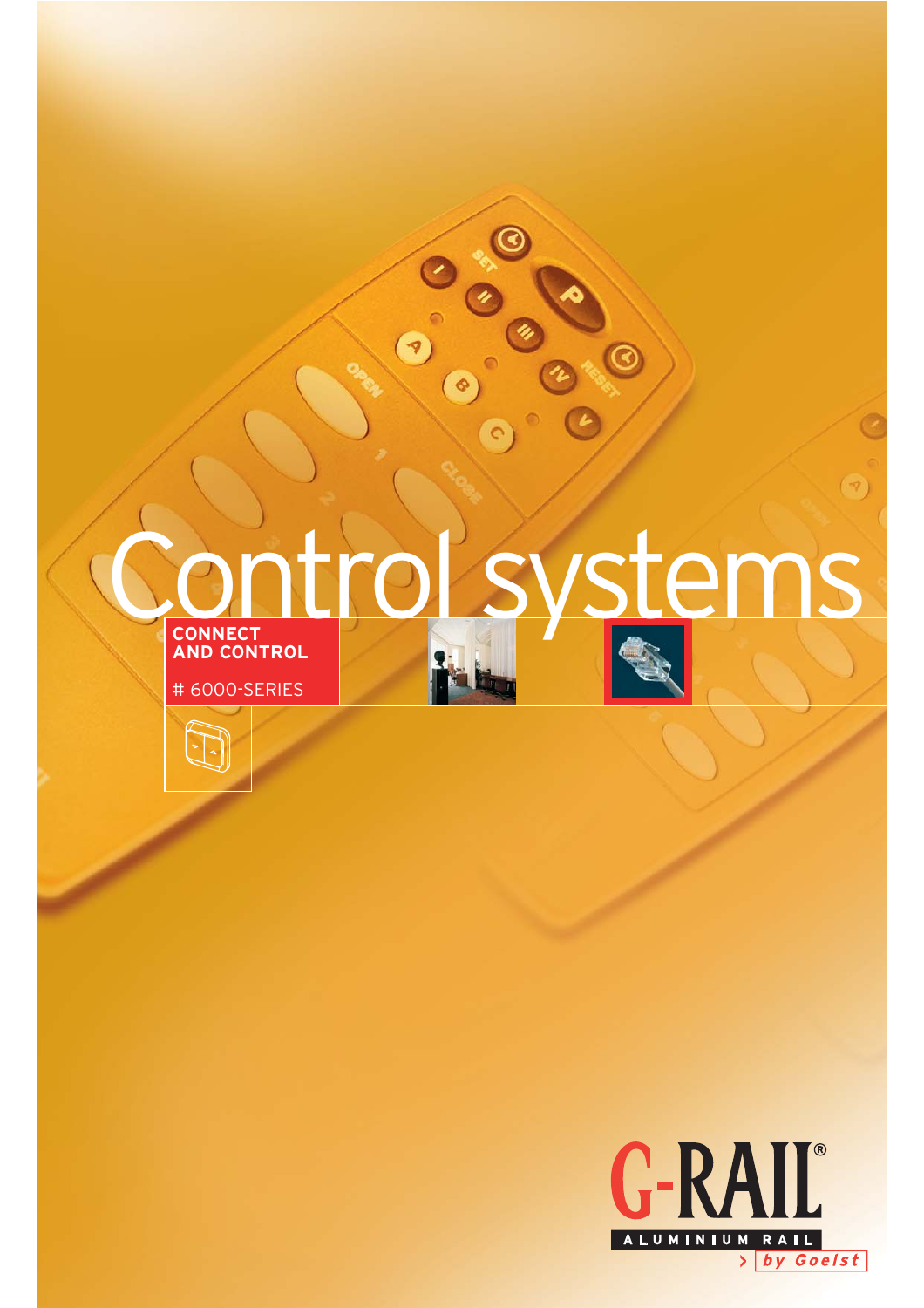

G-Rail series 6000 electrically operated curtain tracks with 'built-in' CAN-BUS switching allows for stand alone programming and control or integration with most Home Automation systems. Infrared remote control is supplied as standard with all 6000 series electrically operated curtain tracks.

Optional manual switching and wireless radio control (RF) are available allowing multi-control options.

# **CONNECT AND CONTROL** # 6000-SERIES

# Control of G-Rail series 6000 <sup>&</sup>gt; electrically operated curtain tracks.

# **Connecting the G-Rail CAN-BUS system. pin connections A, B and C**



# **properties of electrically operated curtain rail**

- > standard infrared control: 3 bands each with 5 channels (total 15 channels), remain ajustable after installation.
- > In the event of a power cut, the Infrared channels and key positions in the motor unit will be retained.
- > motor speed settings and CAN-BUS facilities factory-set by Goelst.

## **properties of G-Rail CAN-BUS**

- > The switching current is +/- 5,5mA.
- > press and hold more than 1,2 sec: the system runs until button is released.
- > pulse under 1,2 sec: automatic complete open/close/

# stop.

- > When activated together, open and close buttons will switch the motor unit to program mode.
- > Potential free switching only
- > 24V DC output pin2 and pin4: max. 2,4VA
- > Bounce time lower than 0,04 sec required.
- > Pins 1 & 8 should not be used.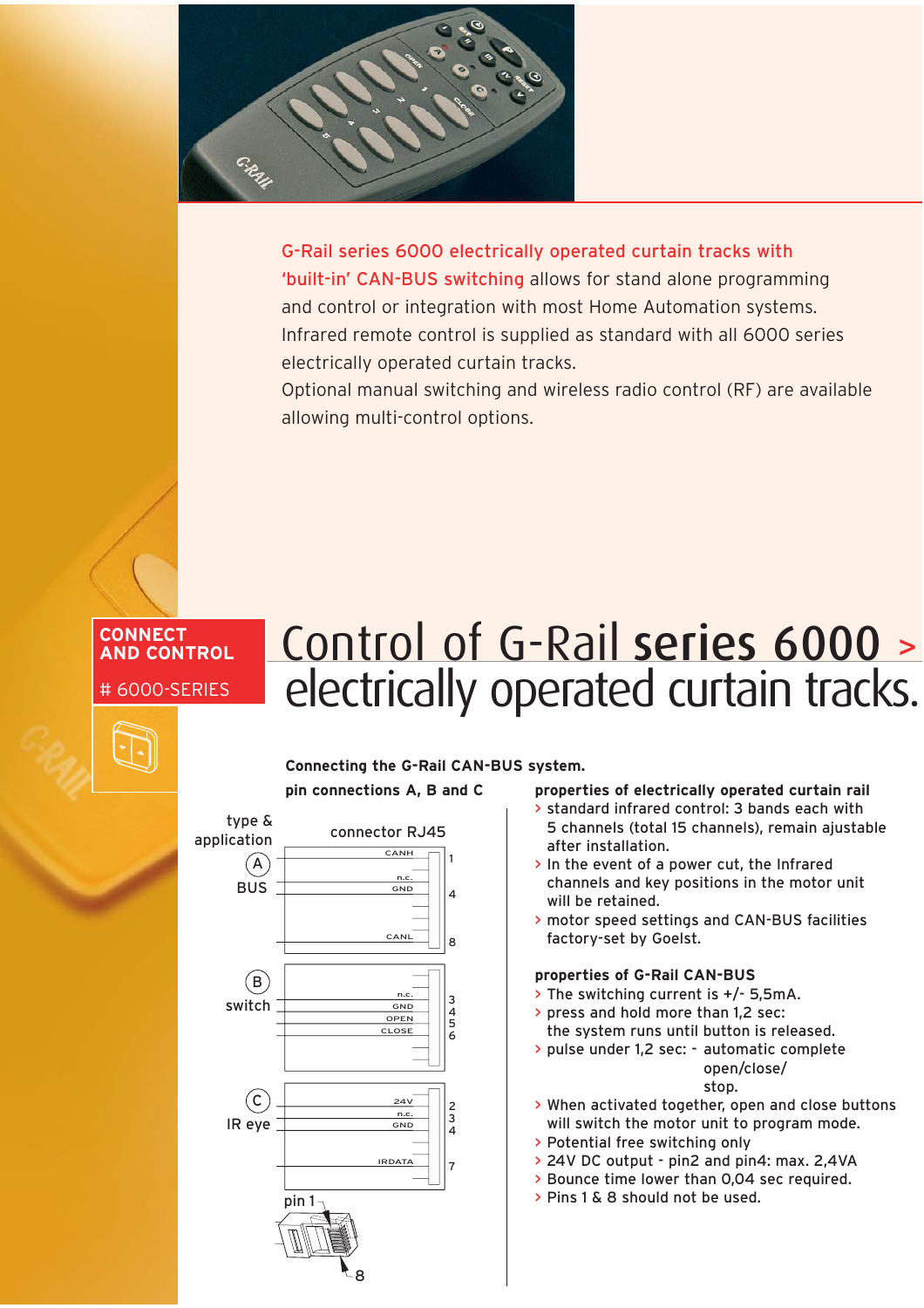### **Examples of standard configurations using infrared control or switches.**

- > All motor units supplied with 24V transformers (not shown)
- > Including: RJ45 pin connections A (BUS), B (switch) & C (IR).
- > Examples valid for all 6000-series motors

**Example 1:** Standard motor unit for system 6200 (Tandem version includes 1 extra motor unit to include 15m BUS cable)







**Example 2**: two unconnected systems, using one infrared transmitter and two infrared receivers

(single IR receiver 6040-2100 included in set option 6200-00).





# **Example 3:**

two connected systems with BUS cable: with one infrared receiver for control of both systems (IR reciever 6040-2100, included in set option 6200-00)



maximum 32 motor units can be connected using BUS cable format.

#### **Example 4:**

One infrared receiver to operate three systems either individually or by group. (IR receiver 6040-2100 included in set option 6200-00)



### **Example 5**:

Single infrared receiver operating three systems individually or by group. Also including single switch for manual group operation. (IR receiver 6040-2100 included in set option 6200-00, switch 6048-1001-03 included in set option 6200-10).



standard switch function is for simultaneous group control.

### **Example 6**:

In larger system layouts, an extra infrared receiver can be inserted as shown in motor unit 3, e.g. to enhance the operational range of the infrared transmitter.



6040-2100

 $\frac{6040-2100}{6040-2100}$  standard switch function<br>additional is for simultaneous group control.<br>infrared receiver